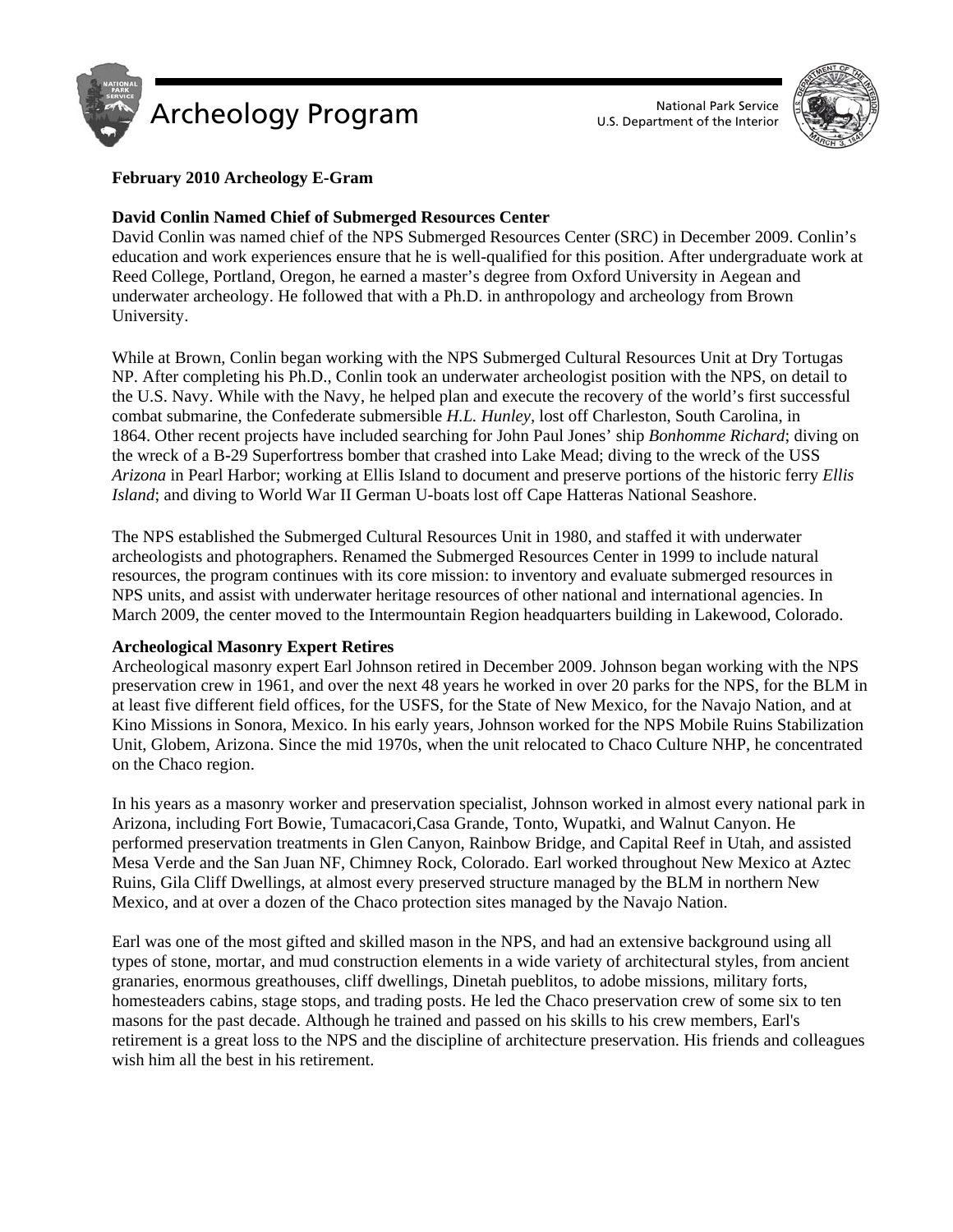# **Sitka NHP Celebrates 100th Anniversary**

Sitka NHP is among the five oldest parks, beginning as a federally-designated reserve in 1890. President William Howard Taft signed an executive order creating Sitka National Monument (NM) on March 23, 1910. At designation, the monument was home to the Southeast Alaska totem poles collected by Gov. John G. Brady which had already been displayed at two World Fairs. With acquisition of the Russian Bishop's House in 1972, the national monument was renamed Sitka National Historical Park. The also park commemorates the Battle of 1804, which was fought at a site within park boundaries, and since 1969 has been home to the Sitka Cultural Center, formerly the Southeast Alaska Indian Cultural Center.

Sitka National Historical Park (NHP) is celebrating the centennial of its national monument status, with commemorative activities starting in March and continuing through the year. Celebrations include offshore tours of the waterfront, special tours of the park, a picnic and dancing, and photographic exhibits.

For more information about Sitka NHP and centennial activities, go to http://www.nps.gov/sitk/index.htm. To learn more about the Battle of 1804, go to http://www.nps.gov/archeology/sites/npSites/sitka.htm.

# **NPS Assists USFS in Petroglyph Theft Case**

A man has been indicted by a Federal grand jury on felony charges that he unlawfully removed and damaged a large petroglyph from USFS land in the Spring Mountains National Recreational Area (NRA) near Pahrump, Nevada. Michael Cook, 57, of Pahrump, is charged with one count of violating The Archaeological Resources Protection Act. According to the indictment, between March and September 2008, Cook knowingly excavated, removed, damaged, and otherwise altered and defaced a large petroglyph depicting seven sheep from Spring Mountains NRA. The rock weighed about 200 pounds.

Nye County Sheriff's Department officials discovered the rock containing the petroglyph in Cook's front yard. Cook was issued a summons and is scheduled for an initial appearance and arraignment on February 26. If convicted, he faces up to two years in prison and a \$250,000 fine. He is charged under the felony provisions of the statute because the archeological resource is valued at more than \$500. This investigation is being conducted by the USFS with the assistance of the law enforcement team of the Southern Nevada Agency Partnership (SNAP) which includes the USFS, the FWS, the NPS (Lake Mead NRA), and BLM.

#### **NPS Adopts Spatial Data Standards**

The NPS GIS Council unanimously voted to adopt cultural resource spatial data transfer standards proposed by the NPS Cultural Resources GIS Facility (CRGIS) on February 16, 2010. CRGIS program manager John Knoerl and staff Deidre McCarthy have been working on developing the standards together with the Cultural Resource Subcommittee of the NPS GIS Council for the past several years. Members of the Cultural Resource Subcommittee will now begin writing guidelines, creating tools and developing training to help parks and regions move their legacy data into the new standards, and to assist in new data creation. As the lead agency responsible for the cultural resource spatial data theme for all Federal agencies, the next step for the NPS, Cultural Resource GIS Facility will be to work with other Federal agencies in preparing government-wide cultural resource spatial data transfer standards through the Federal Geographic Data Committee.

The internal NPS cultural resource spatial data transfer standards will be the basis for developing GIS data for all cultural resources ranging from historic buildings to archaeological sites to cultural landscapes. The creation of the spatial data transfer standards will not replace the existing NPS cultural resource databases or alter the structure of the existing databases. The adoption of the standards will however facilitate the consistent recordation of data in a GIS format and allow locational data to be shared among the various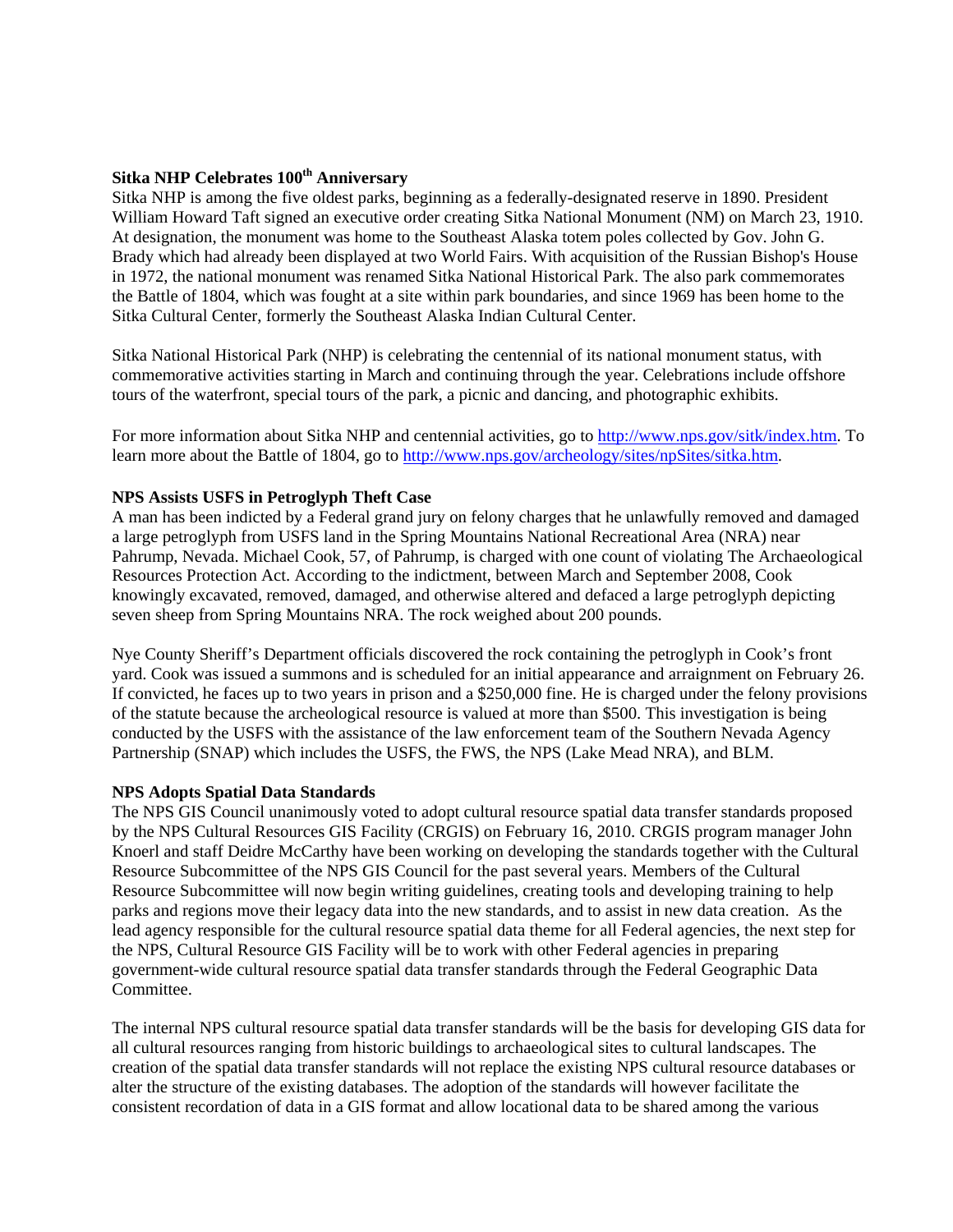cultural resource programs. While locations will be recorded for all cultural resources, access to and exchange of sensitive site data will continue to be restricted.

The 22 NPS cultural resource spatial data standards are available online at: [http://science.nature.nps.gov/nrdata/quickoutput2.cfm?nps\\_quicksearch=%2B&Action=Search&OrderBy=IM](http://science.nature.nps.gov/nrdata/quickoutput2.cfm?nps_quicksearch=%2B&Action=Search&OrderBy=IM&UnitSearch=&Subject=all&RecType=st&Parkcode=all&UnitSearch=&Keywords=&KeySearch=&Category=Cultural+Resources&Subject=all) &UnitSearch=&Subject=all&RecType=st&Parkcode=all&UnitSearch=&Keywords=&KeySearch=&Categor y=Cultural+Resources&Subject=all

#### **NPS Fire and Aviation Program and Archeology Program Cooperate over Archeological Resource Protection**

At the Fire and Aviation Management workshop in San Antonio, Texas, in early February, Deputy Director Dan Wenk praised the Fire Program for including natural resource protection in fire response planning, but spoke to a need to regularly include consideration of cultural resources as well. In his remarks in a plenary session, Wenk tied responsibility for cultural resources to stewardship, one of Director Jarvis's four goals for the NPS, and identified cultural resources as elements in Treasured Landscapes to give to future generations unimpaired.

Tom Nichols, Chief of Fire and Aviation Program, readily acknowledges the need to ensure that cultural resources are considered when planning for fires and responding to events, and supports a close working relationship between archeologists and fire managers. He has assigned Fire and Aviation Program staff to the working group for development of the Archeology Resource Manual chapter for Fire and Archeological Resources. This cooperation between programs promotes more useful guidance.

# **USGS Ecologist Reports on Efforts to Protect Archeology through Restoration at Bandelier NM**

USGS Ecologist Craig Allen reported in a seminar with NPS employees at WASO that encouraging vegetation growth in Bandelier Wilderness will also protect archeological sites. In a series of experiments at a 2.5 acre test plot in the wilderness, Allen and colleagues observed that erosion is "smearing artifacts from Pueblo sites across the landscape." The erosion results from inability of grasses and other vegetation to take hold on eroded soils devoid of humus and duff. Allen suggests that the landscape is still in transition from effects of Native American habitation and Euroamerican cattle grazing. Pueblo people raised corn and squash in small plots, but moved to other regions after denuding the area, now designated wilderness, of firewood. Downed trees create micro-environments that capture organic materials and shield seedlings. Cattle further degraded the soil through overgrazing, which promoted the erosion that stripped topsoil from exposed ground surfaces.

Removal of grazing, although encouraging tree growth, did not restore grasses needed to stabilize soil. In a radical move, Allen obtained permission to cut trees in the wilderness area. Tree branches were distributed in such a way as to capture soil and duff moving down slope. Within several seasons, grasses had begun to colonize the area, without artificial infusion of grass seeds, and to stabilize ground surfaces. In the process, archeological sites also benefited from decreased erosion.

# **Archeology Event Held at Kingsley Plantation**

The Timucuan Ecological and Historic Preserve hosted an event entitled "Destination Archaeology" at the Kingsley Plantation Historic District in Jacksonville, Florida, on January 9 as part of the 2010 Society of Historical Archaeology (SHA) meetings. The SHA, Florida Public Archaeology Network and others, teamed with the park to co-host the event. More than 15 activities, including hands-on demonstrations of ground penetrating radar, historic boat building techniques for small river vessels, a presentation about the notorious "black drink," and site tours were offered. Despite the unseasonably cold weather, with temperatures only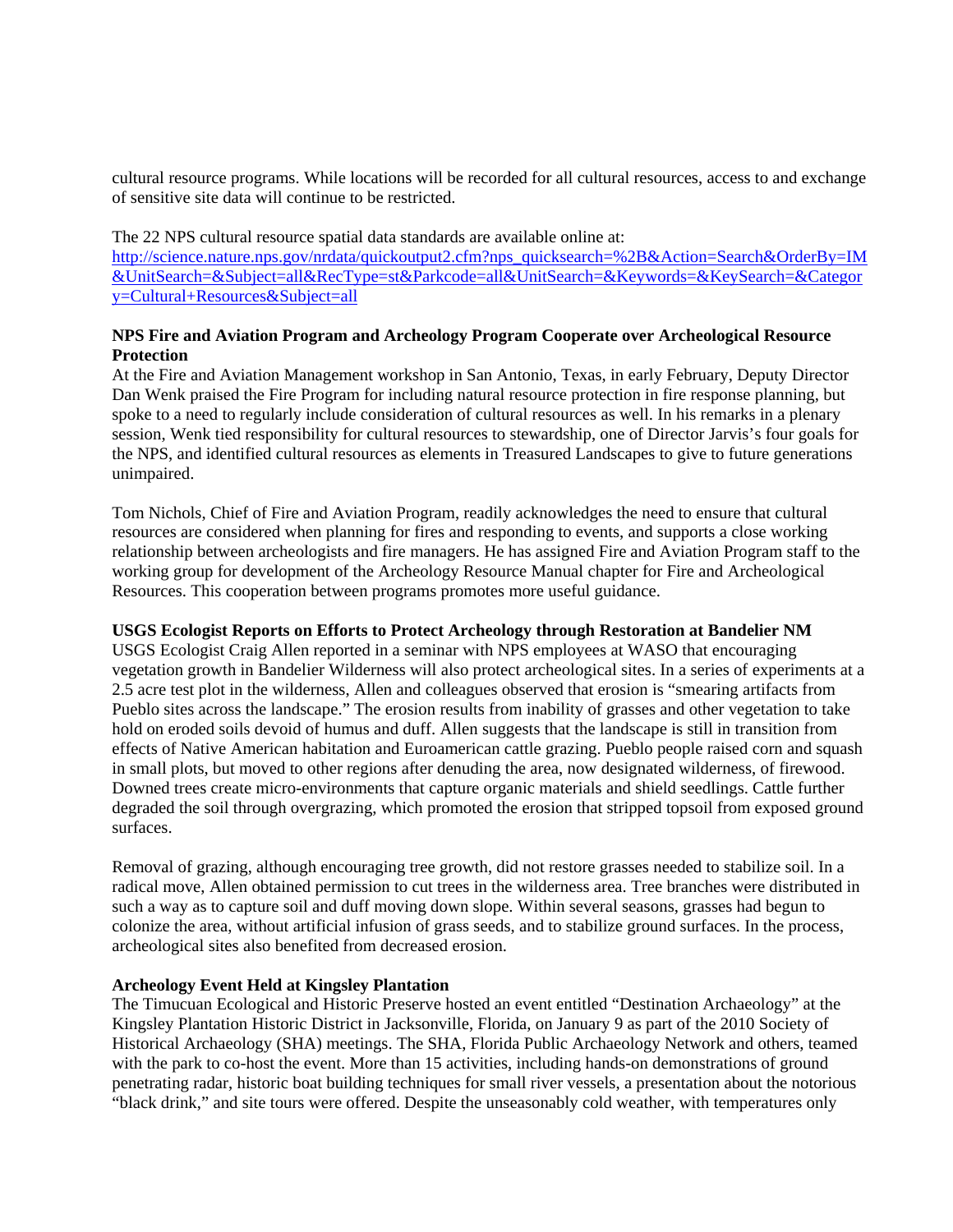reaching the upper 30s, approximately 400 conference participants and people from the general public attended the event throughout the day.

Lectures about ongoing joint archeological research in the Preserve gave people a chance to get out of the cold. Dr. James Davidson, University of Florida, and students gave talks about the archeology of slave life at Kingsley Plantation. Dr. Robert Thunen, University of North Florida, and students discussed their ongoing research on the 17th Century Santa Cruz y San Buenaventura de Guadalquini mission site recently discovered in the Preserve.

#### **Petroglyphs Protected in Nine Mile Canyon, Utah**

On January 5, the Advisory Council on Historic Preservation, along with the BLM, the State of Utah, the Bill Barrett Corporation, the National Trust for Historic Preservation, the Hopi Tribe, the Navajo Nation, the Ute Tribe, the Southern Paiute Tribe, and a number of consulting parties signed a programmatic agreement designed to mitigate damage to the cultural resources in Nine Mile Canyon (UT) from natural gas development nearby. The Canyon contains thousands of archaeological and cultural resources, including numerous rock art carvings.

#### **Parks Canada and Haida Nation Create First Mountaintop to Sea Floor Protected Area**

Parks Canada and the Haida Nation entered into an agreement to share in the planning, operations and management of the waters surrounding the Gwaii Haanas protected area in southern Haida Gwaii. The agreement is an important step towards the Government of Canada's proposal to establish these waters as a National Marine Conservation Area Reserve that would complement the existing Haida designation of the area as a Heritage Site.

The proposed boundaries of the Gwaii Haanas National Marine Conservation Area Reserve follow those of the Haida Heritage Site extending about ten kilometers offshore from Gwaii Haanas, encompassing approximately 3,400 square kilometers of the Hecate Strait and Queen Charlotte Shelf Marine Regions. The addition of the Gwaii Haanas marine area to the existing national park reserve will result in over 5,000 square kilometers (1930 square miles) of protection from mountain top to sea floor – a first for Canada and the world.

The Gwaii Haanas Marine Agreement confirms that the partners will manage, protect, and conserve the marine area for the benefit, education, and enjoyment of the people of Haida Gwaii, Canada and the world. Haida traditional activities will continue and, while conservation will be the focus, marine activities such as commercial fishing and recreational activities that meet conservation objectives will be permitted within the boundaries of the Gwaii Haanas National Marine Conservation Area Reserve.

# **SAA** *Archaeological Record* **now Available on the Web**

The January 2010 issue of *The SAA Archaeological Record* is now available in its **brand new digital format**. The new design includes live links, built-in search functionality, thumb view, the ability to add personal notes, and much more! *The SAA Archaeological Record* is now available for all, non-members as well as members, to view.

To access the new digital magazine, go to http://digital.ipcprintservices.com/publication?i=30669

# **Archeology and Cultural Resources Federal Jobs**

Several Federal archeology/cultural resources jobs have been posted on the USAjobs website.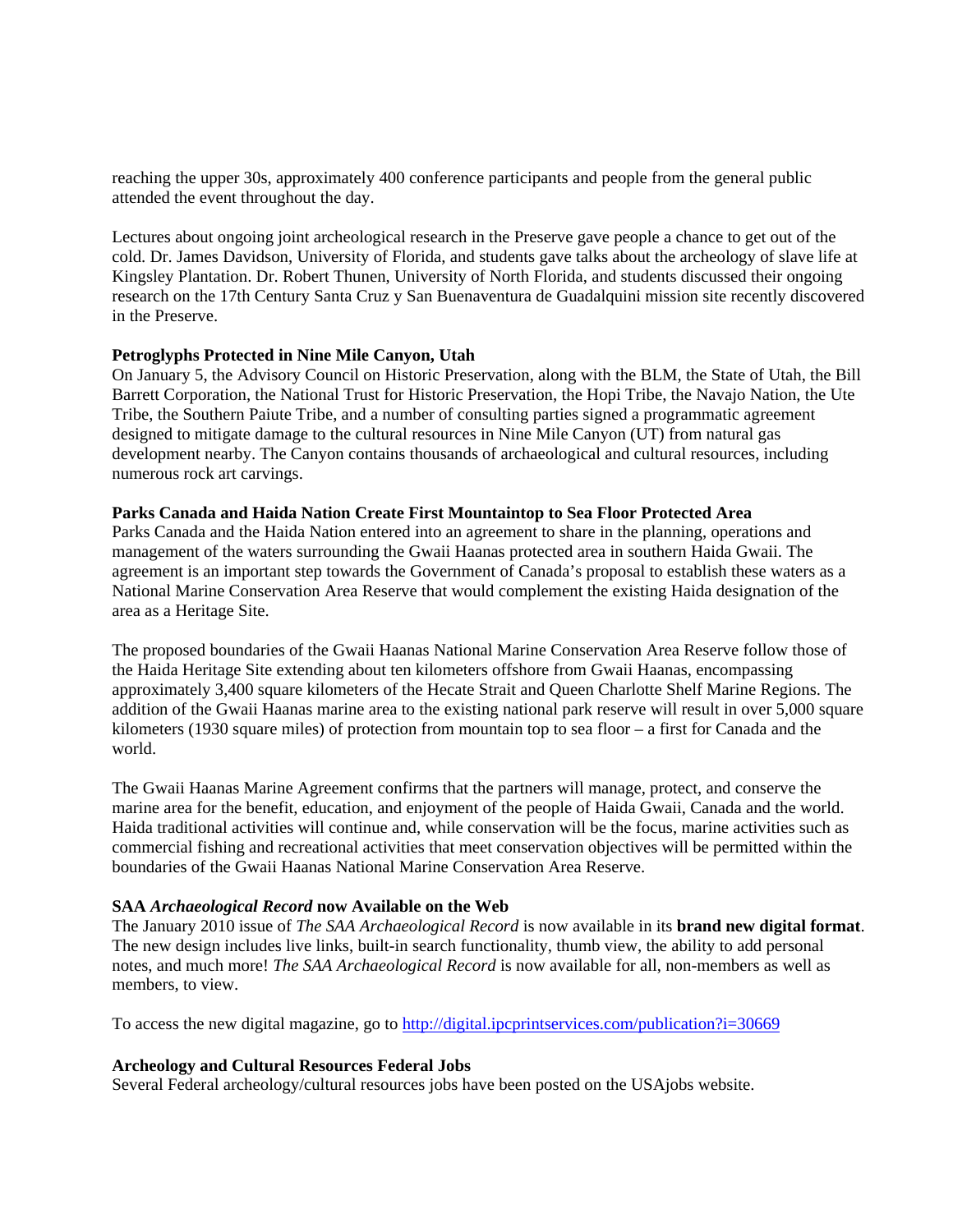Job Title: Archeologist (Cultural Resource Specialist)-Term-DEU Agency: Natural Resources Conservation Service, Department of Agriculture Job Announcement Number: NRCS-FL-10-01A Duty Location: Gainesville, FL Open Period: Friday, February 12, 2010 to Monday, March 08, 2010

Job Title: Archeologist Agency: Bureau of Land Management Job Announcement Number: ES Merit-2010-0041 Duty Location: Milwaukee Metro Area, WI Open Period: Thursday, January 28, 2010 to Wednesday, March 03, 2010

Job Title: Associate Director, Cultural Resources Agency: National Park Service, Department of the Interior Job Announcement Number: NPS-SES-10-01 Duty Location: Open Period: Tuesday, February 16, 2010 to Thursday, March 18, 2010

This last position serves as the Associate Director, Cultural Resources, National Park Service (NPS), Department of the Interior. The incumbent is responsible for providing leadership, policy development, program accountability, and budget formulation. The Associate Director also provides a national level of guidance, acts as a Congressional liaison, and implements field support consistent with the objectives of the NPS within the functional area(s) of Cultural Resources.

For more information about these positions, visit www.usajobs.gov

# **NPI Offers NAGPRA Training for NPS National NAGPRA Program**

Through a partnership, the National Preservation Institute is offering training for the NPS National NAGPRA Program on various NAGPRA implementation issues. Three courses will be offered including: *Determining Cultural Affiliation*; *Summaries, Inventories, and Federal Register Notices* (new); and *Writing and Managing a Successful Grant*.

The tribal and Native Hawaiian organizations (NHO) scholarship program has been expanded to include museums with annual operating budgets of under \$250,000. Small museums, tribes or NHOs may apply for a scholarship to cover the registration fees for any of the three classes. In addition, small museums, tribes, and NHOs may apply for a travel grant for \$500 for travel costs of attending *Writing and Managing a Successful Grant*. Travel grants are limited and go quickly.

NPI will hold training in the following locations:

Providence, Rhode Island, March 22-25 March 22: *NAGPRA: Determining Cultural Affiliation* March 23: *NAGPRA: Summaries, Inventories and Federal Register Notices* March 24-25: *NAGPRA: Writing and Managing a Successful Grant*

Phoenix, Arizona, October 4-7 October 4: *NAGPRA: Determining Cultural Affiliation*